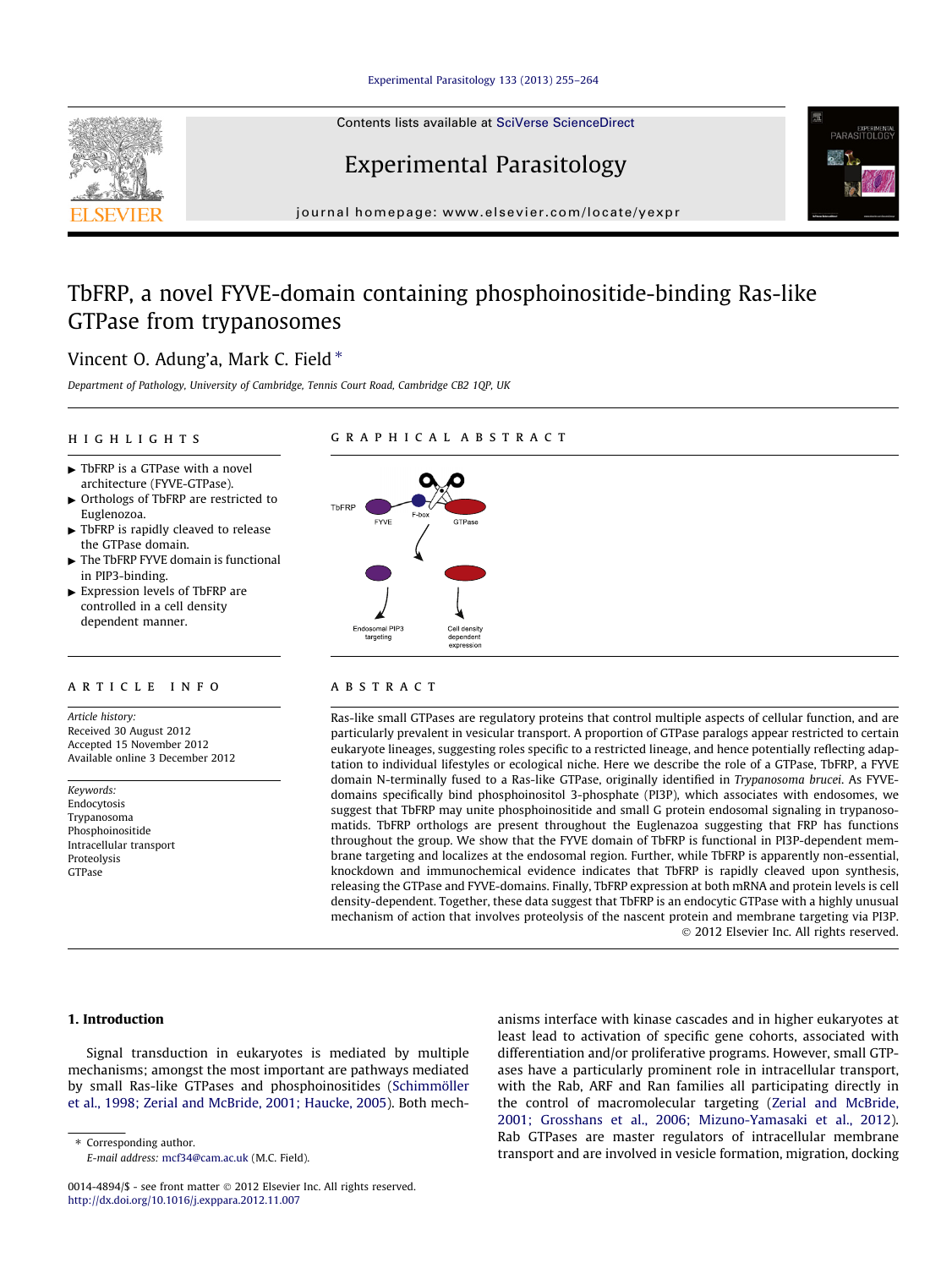and fusion, making them key players in trafficking between the organelles of the endocytic and secretory pathways [\(Zerial and](#page-9-0) [McBride, 2001](#page-9-0)). Further, phosphoinositide subspecies are associated with specific endomembrane compartments. For example, phosphoinositol 3-phosphate (PI3P) is present at endosomal membranes of Metazoa, fungi, plants and trypanosomes ([Haucke, 2005;](#page-8-0) [Hall et al., 2006\)](#page-8-0), with phosphoinositide 4,5 bisphosphate being associated with the plasma membrane ([Ford et al., 2002; Aguilar](#page-8-0) [et al., 2006](#page-8-0)). These lipid subspecies are present at low concentrations in the membrane bilayer, but serve to facilitate the binding of proteins bearing specific domains recognizing these phosphoinositide phosphate (PIP) subclasses.

Interactions between Rab and PI-mediated signaling are complex, and remain incompletely understood. PIP versatility is reflected in the spectrum of binding modules recognizing these subspecies, and which include ENTH and ANTH domains, FYVE domains, pleckstrin homology (PH) domains, phox (PX) domains and others. The polypeptides containing these lipid-binding domains are mostly multi-domain proteins, and hence can synergistically recruit additional proteins to their sites of interaction. One of the best characterized Rab/PIP interactions concerns Rab5. Rab5 is recruited to early endosome membranes by early endosome antigen 1 (EEA1), a coiled coil domain protein that itself is targeted to PI3P via its FYVE domain [\(Simonsen et al., 1998](#page-9-0)). EEA1 also recruits Rab22 [\(Kauppi et al., 2002\)](#page-8-0), syntaxin 6 [\(Simonsen et al., 1999\)](#page-9-0) and syntaxin 13 [\(McBride et al., 1999; Mills et al., 2001\)](#page-8-0), allowing the formation of protein complexes that drive subsequent events. Vps34, an evolutionarily conserved vacuolar phosphoinositide 3-kinase, generates PI3P and is itself recruited to membranes by Rab5.

In Trypanosoma brucei, the causative agent of African sleeping sickness, the absence of promoter driven mechanisms for control of gene expression also suggests unusual signal transduction mechanisms may be present ([Field, 2005](#page-8-0)). A complex repertoire of protein and phosphoinositol kinases has been described ([Parsons et al., 2005; Hall et al., 2006\)](#page-9-0), but a detailed understanding of the pathways that these molecules populate is lacking. Further also, T. brucei possesses a complex repertoire of small GTPases [\(Field, 2005; Field and O'Reilly, 2008\)](#page-8-0), but again many lack an obvious function based on in silico analysis. The majority of the Rab GTPases are characterized in some detail ([Field et al., 1998;](#page-8-0) [Jeffries et al., 2001, 2002; Pal et al., 2002; Hall et al., 2005; Lumb](#page-8-0) [et al., 2011\)](#page-8-0), while several ARFs and a Rho-like protein are partially characterized [\(Price et al., 2007; Abbasi et al., 2011\)](#page-9-0). The Vps34 ortholog is required for synthesis of endosomal membrane PI3P in trypanosomes and Rab5 for endosomal trafficking ([Hall et al.,](#page-8-0) [2006\)](#page-8-0), but a trypanosomal EEA1 ortholog is absent, indicating that the mode of tethering/docking and fusion of membrane-derived endocytic vesicles is likely novel.

We identified an open reading frame encoding a unique Ras-like GTPase in the trypanosome genome, which possesses an N-terminal FYVE-domain and F-box, which we designated TbFRP ([Field,](#page-8-0) [2005\)](#page-8-0): TbFRP may provide an alternate mechanism for endosomal tethering, with the potential to integrate small GTPase and PIP signaling pathways in trypanosomes. Here we show that TbFRP orthologs are restricted to Euglenozoa. Using gene silencing and genomic tagging we demonstrate that TbFRP is non-essential but that the FYVE-domain is functional in PI3P recognition, suggesting endosomal targeting. Furthermore, we also find that the TbFRP protein is cleaved, with little evidence that the FYVE and GTPase domains remain associated to a significant degree. Most significantly, TbFRP expression is density and/or media condition dependent, suggesting a potential role in conditioning of the trypanosome endosomal system in a differentiation-dependent manner, with potentially important functions for environmental sensing by other kinetoplastids and Euglenids.

## 2. Materials and methods

#### 2.1. Informatics

Sequence data for trypanosomatids were retrieved from tritrypdb ([http://tritrypdb.org/tritrypdb/\)](http://tritrypdb.org/tritrypdb/). Additional data for Bodo saltans were from genedb [\(http://www.genedb.org/Homepage/](http://www.genedb.org/Homepage/Bsaltans) [Bsaltans\)](http://www.genedb.org/Homepage/Bsaltans), for Phytomonas serpens data was donated by Dr. L. Koreny (University of Cambridge). Data for Euglena gracilis and Trypanosoma grayi were from in house datasets obtained by 454 and Illumina sequencing respectively (MCF, unpublished). Alignments were performed in Muscle ([http://www.ebi.ac.uk/Tools/](http://www.ebi.ac.uk/Tools/msa/muscle/) [msa/muscle/\)](http://www.ebi.ac.uk/Tools/msa/muscle/) ([Edgar, 2004\)](#page-8-0), and edited with Mesquite ([http://mesquiteproject.org/mesquite/mesquite.html\)](http://mesquiteproject.org/mesquite/mesquite.html) ([Maddison](#page-8-0) [and Maddison, 2011](#page-8-0)) to remove highly divergent regions. Phylogenetic reconstruction was performed with MrBayes ([Huelsenbeck](#page-8-0) [and Ronquist, 2001](#page-8-0)), PhyML [\(Guindon et al., 2010\)](#page-8-0) and RaxML ([Silvestro and Michalak, 2011](#page-9-0)) as described [\(Elias et al., 2012\)](#page-8-0).

#### 2.2. Production of TbFRP polyclonal antibodies

TbFRP rabbit antiserum was generated against purified recombinant TbFRP GTPase domain. The recombinant protein was expressed in BL21 Escherichia coli using the pGEX-3T expression vector system (GE Healthcare) and purified on glutathione-sepharose according to the manufacturer's protocol. Affinity purification and characterization of the antibodies was exactly as described previously ([Abbasi et al., 2011\)](#page-8-0).

#### 2.3. Cell culture

The bloodstream form trypanosome (BSF) line T. brucei Lister 427 were cultured in HMI 9 at 37  $\degree$ C, 5% CO<sub>2</sub> while procyclic forms (PCF) T. brucei 427 in SDM 79 media at 26  $\degree$ C, both media supplemented with 10% tetracycline free-fetal bovine serum (Autogen Bioclear). BSF lines expressing HA tagged recombinant protein were continuously cultured in presence of 2.5  $\mu$ g ml<sup>-1</sup> neomycin (Sigma). For RNAi analysis, single marker T7 RNAP/TETR BSF cells (SMB; [Wirtz et al., 1999\)](#page-9-0) were used. SMB cells were continuously maintained in the presence of 2.5  $\mu$ g ml<sup>-1</sup> neomycin and neomycin plus hygromycin (Sigma; 2.5  $\mu$ g ml<sup>-1</sup>) for the RNAi lines. The density of RNAi lines was maintained between  $1 \times 10^5$  and  $2 \times 10^6$  cells  $ml^{-1}$ . To determine the effects of TbFRP ablation by RNAi, proliferation curves, RNA and protein levels were compared between cultures with and without the addition of tetracycline  $(1 \ \mu g \ m l^{-1}).$ 

#### 2.4. Quantitative real time (qRT)-PCR and Western blot

qRT-PCR was performed on equal amount of cDNA according to [Koumandou et al. \(2008\).](#page-8-0) The primer sequences used are given in Table S1. All analyses were performed in triplicate with at least two biological replicates. For Western blotting, cells were washed in phosphate-buffered saline (PBS), and resuspended in  $1 \times$  SDS sample buffer prewarmed to 95  $\degree$ C and boiled for 10 min. Lysates were resolved on 12% SDS–PAGE gels and proteins transferred onto Hybond-ECL nitrocellulose membranes (Amersham Biosciences) overnight by wet transfer at 12 V [\(Abbasi et al., 2011\)](#page-8-0). The membranes were blocked and processed following standard procedures ([Abbasi et al., 2011](#page-8-0)). Polyclonal anti-TbFRP antibody was used at 1:5000, rabbit anti-BIP (kind gift of James D. Bangs) at 1:10,000, murine monoclonal anti-HA, rabbit anti-mouse immunoglobulin and goat anti-rabbit horseradish peroxidase secondary antibodies (all Sigma) were used at 1:10,000.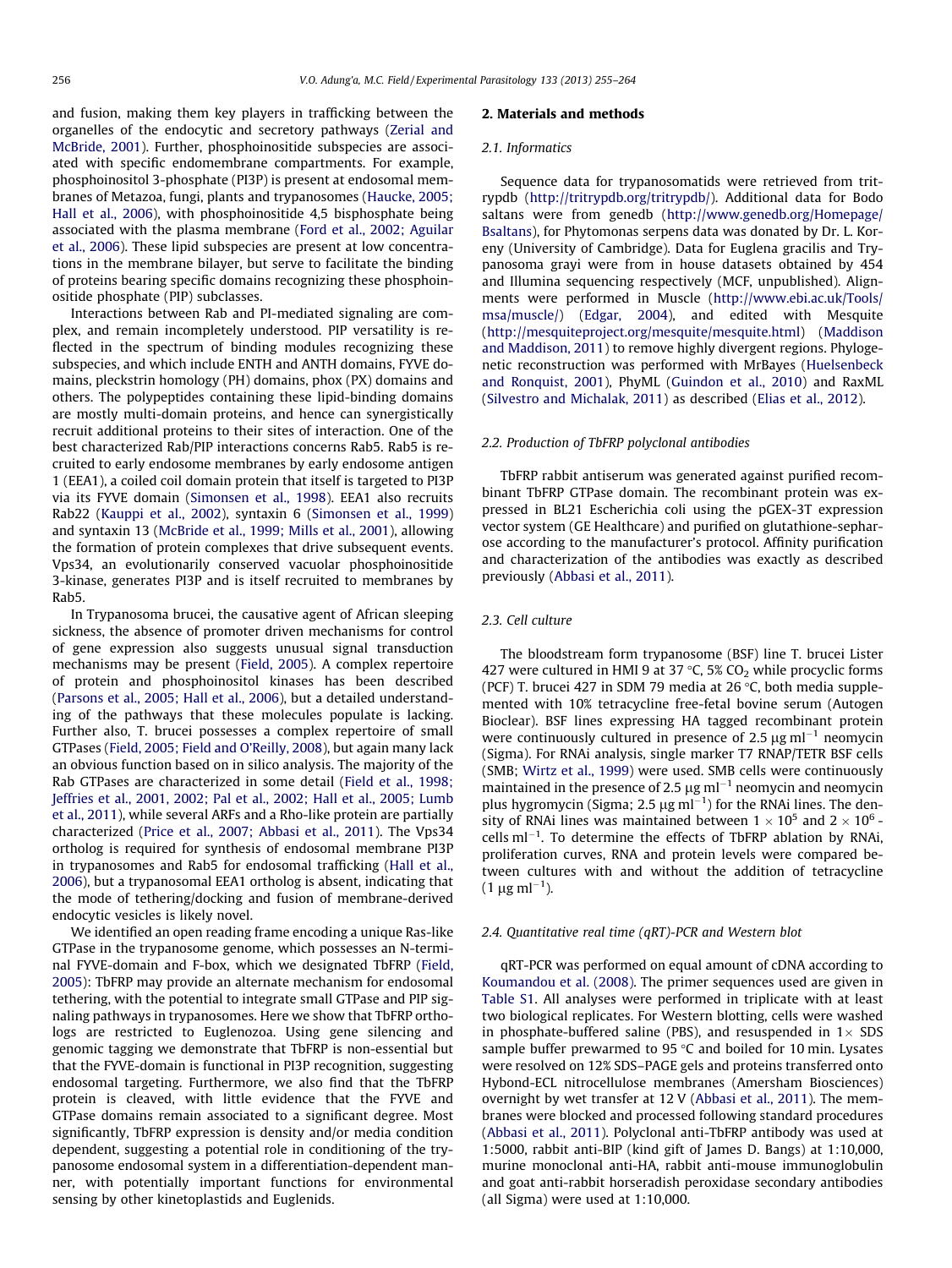#### 2.5. Plasmid construction and transfection

For ectopic expression of C-terminal HA-tagged TbFRP in the pXS519 vector ([Pal et al., 2002\)](#page-9-0), the TbFRP ORF was amplified using the primers TbFRP For and TbFRP Rev (Table S1), and the product digested with HindIII and ApaI and ligated into the pXS519 vector linearized with the same enzymes. Similarly, the TbFRP FYVE domain alone and the TbFRP FYVE plus F-box domains were amplified using a common forward primer (TbFRP For) and their respective reverse primers, TbFRP-FYVE Rev and TbFRP-FYVE-F-box Rev, and subsequently ligated into the  $pX5519$  vector. 10  $\mu$ g of XhoI linearized plasmid were used for transfections. For genomic HA-tagging of the TbFRP ORF the method by Oberhozer [\(Oberhozer](#page-9-0) [et al., 2006\)](#page-9-0) was applied. Briefly, a tagging construct was amplified from pMOTag3H using TbFRP Tag For and Rev and the products precipitated with ethanol. To transfect BSF 427,  $\sim$ 15 µg of DNA resuspended in sterile TE buffer was used and transformants selected with neomycin as described ([Abbasi et al., 2011\)](#page-8-0).

#### 2.6. Immunofluorescence

Cells were harvested at 800g for 10 min at 4  $\degree$ C, washed with ice-cold Voorheis's-modified PBS (vPBS) and stained according to [Field et al. \(2004\)](#page-8-0) prior to mounting with Vectashield medium supplemented with 4',6-diamidino-2-phenylindole (DAPI) (Vector Laboratories, Inc). The primary antibodies were diluted in blocking solution and used at the following concentrations: mouse and rabbit anti-HA at 1:1000 (Invitrogen), rabbit anti-clathrin at 1:250, anti-mouse Oregon Green or Red and anti-rabbit Oregon Green or Red at 1:1000 (all from Molecular Probes). Visualization was done on a Nikon Eclipse E600 epifluorescence microscope with a Hamamatsu ORCA CCD camera and images captured using Metamorph software (Universal Imaging Corp.). Final processing for presentation was done using Adobe Photoshop 13.0 (Adobe Systems Inc.).

#### 2.7. Subcellular fractionation

Cells  $(1 \times 10^8)$  were washed twice in ice-cold PBS, resuspended in 100 µl of hypotonic lysis buffer (10 mM Tris–HCl, pH 7.5), incubated for 5 min on ice and centrifuged at 20,000g for 10 min at  $4^{\circ}$ C. The supernatant was transferred to a fresh tube, and an equal volume of  $2 \times$  SDS sample buffer added before incubation at 95 °C for 10 min. The pellet was washed in 100  $\mu$ l of hypotonic lysis buffer and resuspended in  $100 \mu l$  of ice-cold sample lysis buffer (50 mM Tris–HCl, pH 7.7; 150 mM NaCl and 1% Nonidet P-40) followed by 25 min incubation in ice. An equal volume of  $2 \times$  SDS sample buffer was added and incubation at 95  $\degree$ C for 10 min. Both fractions were resolved on SDS–PAGE.

#### 2.8. Pharmacological treatments

Cells were treated with wortmannin as previously described ([Hall et al., 2006](#page-8-0)) and the GFP-2xFYVE cell line used as a positive control. Cells expressing GFP-2xFYVE and HA-tagged TbFRP-FYVE and TbFRP-FYVE-F-box were cultured in the presence of wortmannin (Sigma) at 3  $\mu$ M for one to two hours. The localization of the tagged proteins was determined by immunofluorescence as above.

#### 2.9. Cell density and TbFRP expression level

To determine the levels of TbFRP during proliferation, BSF  $(1\times 10^5\,\mathrm{m l^{-1}})$  and PCF (2  $\times$   $10^6\,\mathrm{m l^{-1}})$  trypanosomes were cultured in HMI-9 and SDM79 medium respectively for 72 h without passage. Samples were withdrawn after every 24 h and levels of TbFRP determined using Image J software after Western blotting. At same time points, TbFRP mRNA levels were determined by qRT-PCR. To determine the effect of medium composition on TbFRP levels, trypanosomes at 72 h (as above) were harvested, resuspended in fresh media, and cultured for 24 h; TbFRP levels were determined at 0, 6, 12 and 24 h by Western blotting. In addition, the cells at 24 h time point were harvested, washed appropriately and cultured in spent medium from 72 h cultures or fresh medium. Subsequently, the level of TbFRP was monitored at 6, 12 and 24 h by Western blotting.

## 3. Results

## 3.1. A GTPase with unusual architecture present in trypanosomes and euglenids

TbFRP (Tb927.7.3790) has a predicted molecular weight of 63.8 kDa and contains FYVE and GTPase domains at the N- and C-termini, respectively and a central F-box domain ([Fig. 1A](#page-3-0)) [\(Field,](#page-8-0) [2005](#page-8-0)). This domain organization and composition is unique to trypanosomatids and related euglenids [\(Field, 2005; Field and](#page-8-0) [O'Reilly, 2008\)](#page-8-0). Additional searches confirmed exclusivity of FRP orthologs to kinetoplastida and extended the phylogenetic depth to include B. saltans and E. gracilis, a basal euglenid ([Fig. 1](#page-3-0)), hence suggesting an origin for FRP prior to speciation of the Euglenozoa. By contrast, searches of the Naegleria gruberi genome failed to yield a potential ortholog. Therefore FRP is an ancient feature of the Euglenozoa and likely arose during the segregation of Euglenids from other excavates. The GTPase domain alone is most closely related to TbRab18 in trypanosomes based on reverse BLAST analysis (data not shown), which is located at the Golgi complex and may function in retrograde transport ([Jeffries et al., 2002\)](#page-8-0), and Ypt6 in Saccharomyces cerevisiae, which also participates in retrograde endosome to Golgi trafficking [\(Luo and Gallwitz,](#page-8-0) [2003](#page-8-0)). These data suggest that FRP may have arisen by the fusion of an ancestral Rab18/Ypt6 with a FYVE-domain containing ORF in an early Euglenid, but the origin of the FYVE portion is unclear.

Most Ras-like GTPases are targeted to membranes through a combination of prenylation and palmitoylation at the C-terminus via processing of a CAAX motif [\(Hancock et al., 1989](#page-8-0)). However, in TbFRP, the C-terminal amino acid residues are VLLD, and hence prenylation is unlikely. Further, a CAAX motif is absent from either within the predicted ORF or potentially encoded within the predicted 3' UTR, suggesting that the absence of a CAAX motif is not due to misannotation, and opening up the possibility that the N-terminal FYVE domain mediates membrane association. The FYVE domain is cysteine-rich and mediates high affinity specific binding to PI3P, a PI highly enriched in early endosomes ([Gaullier](#page-8-0) [et al., 2000; Gillooly et al., 2000; Hayakawa et al., 2007\)](#page-8-0), multivesicular bodies (MVB) and the Golgi complex [\(Gillooly et al., 2000\)](#page-8-0).

FYVE domain motifs, namely WxxD, R(R/K)HHCR, RVC and eight cysteine residues, are essential for interaction with PI3P and coordination of two zinc ions [\(Stenmark et al., 1996; Gillooly et al.,](#page-9-0) [2001; Lee et al., 2006](#page-9-0)). These motifs and cysteine residues are fully conserved in FRP ([Fig. 1B](#page-3-0)). However, between the conserved cysteine, at  $R(R/K)$ HHCR + 10 residues and the RVC motif, there is an insertion of between 68 and 127 amino acid residues in Trypanosoma and Leishmania species respectively, compared to 13–23 residues in other well characterized FYVE domains [\(Fig. 1](#page-3-0)B, S1, S2A and Table S2). A similar insertion was observed in FYVE domains of three other T. brucei proteins encoded by Tb11.61.0730, Tb11.47.0002 and Tb927.7.690 and their orthologs in additional trypanosomatids (see Table S2), hence this insertion is not FRP specific. The FYVE insertions vary between gene and organism, with Leishmania exhibiting slightly larger insertions than trypanosomes, a common feature in these parasites ([Myler, 2008](#page-8-0)). In addition, a specific variant FYVE domain that has an RxxC motif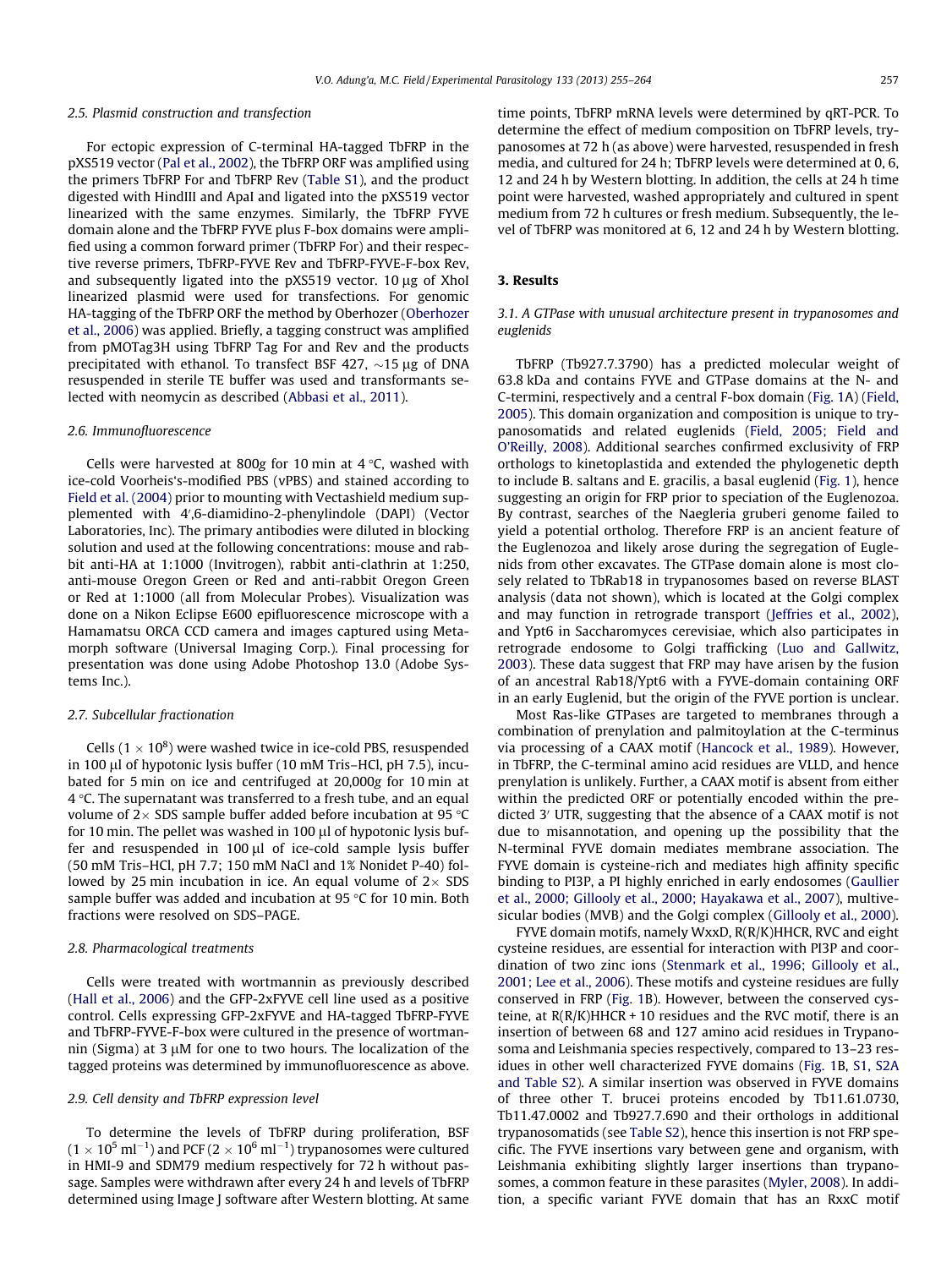<span id="page-3-0"></span>

Fig. 1. TbFRP domain organization and representation in trypanosomatids and Euglenids. Panel A. Trypanosoma brucei TbFRP has FYVE, F-box and GTPase domains at the N, central and C-terminus, respectively. This organization is unique to trypanosomatids and related Euglenids. Lines labeled A and B are the regions corresponding to the sequences targeted by RNAi. Arrowheads designate potential proteolytic cleavage sites. Panel B. FYVE domain sequence alignment showing conserved WxxD, R(R/K)HHCR, RVC motifs and cysteine residues. The turret loop (green) represents four amino acids before the R(R/K)HHCR. TbFRP FYVE has an insertion (–//– ) since there are at least 68  $\,$ amino acid residues between the cysteine residue at RrHHCR motif + 10 and the RVC motifs in trypanosomatid FRP as compared to 13 to 23 residues in other FYVE domains. Tb (T. brucei), Tc (T. cruzi), Lm (L. major), CeEEA1 (Caenorhabditis elegans Early Endosome Antigen 1), ScFab1 (Sacchromyces cerevisiae Fab1-formation of aploid and binucleate cells). For LmFYVE5–1, see [Mertens et al. \(2007\).](#page-8-0) Tb927.7.530 is the gene ID of a FYVE domain containing T. brucei protein. Panel C: phylogenetic reconstruction of FRP evolutionary history from 17 euglenid genomes. Organisms are color coded with photosynthetic organisms in green, African trypanosome clade in blue, South Americanrelated clade in purple, Phytomonads in yellow, Leishmania in red and a putative B. saltans clade in brown. Statistical support values are shown for Mr. Bayes, PhyML and RaXML reconstructions; the PhyML topology is shown. Note that the extreme long branch of E. gracilis is likely exaggerated due to incomplete sequence.

(xx represents  $[L/H/R/P]/[V/A]$ ) as opposed to an RVC motif and no insertion (Fig. S2B) was also observed in Tb11.01.6980 and its orthologs.

A FYVE-domain insertion, similar to TbFRP, was observed in representative proteins of all eukaryotic supergroups except Plantae. Notably, this large insert is present in Rabenosyn-5 and Phytophthora infestans phosphatidylinositol kinase (PIK-D) (Table S2; Fig. S2A). The T. brucei ortholog of P. infestans PIK-D (Tb11.01.6980) however, lacks the insertion, an indication of apparent plasticity. Insects, more specifically several Drosophila species, Aedes and Anopheles, have a FYVE domain with an insertion N-terminal to the 'turret loop' (Fig. S2C), a region implicated in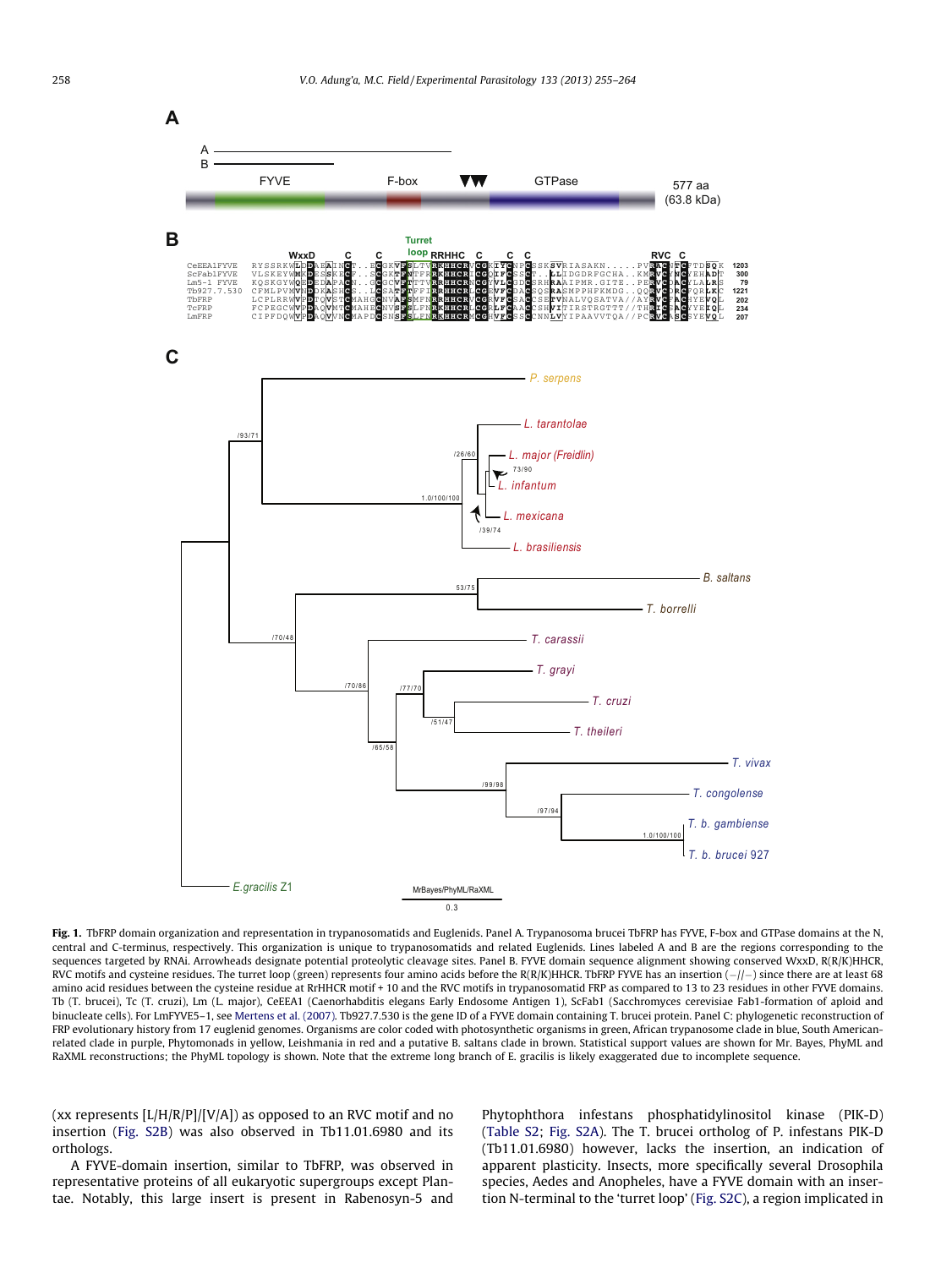<span id="page-4-0"></span>electrostatic interaction with the membrane [\(Dumas et al., 2001\)](#page-8-0). Further, the Pichia stipitis Bright DNA-binding protein (trA3GH95) has a FYVE domain with insertions in both positions represented above (data not shown). Therefore, it is clear that the variant regions between the motifs in the FYVE domain are permissive to insertions and that expansions and contractions within these regions appear to be frequent. In summary, the fusion of an F-box and GTPase domain to a FYVE domain in the Euglenid FRP, suggests a PI3P-dependent membrane recruitment of a GTPase signaling protein. Extensive sequence analyses indicates that FYVE domains can accommodate insertions in regions just before the 'turret loop' and after the cysteine at  $R(R/K)$ HHCR + 10. Further, conservation of essential residues for PI3P interaction in FRP FYVE suggests that the domain is functional.

## 3.2. TbFRP localizes to the endocytic/exocytic region of trypanosome cells

TbFRP was localized by ectopic expression of an HA-tagged recombinant fusion protein, as polyclonal antibodies raised against the GTPase domain failed to detect a specific signal in immunofluorescence. BSF cells were transfected with a pXS519 construct containing TbFRP with an HA-epitope tag at the C-terminus, and a cell line expressing the full length C-terminal HA-tagged TbFRP in pXS519 vector system was recovered (Fig. 2A and B). HA-tagged TbFRP migrated on SDS–PAGE with a molecular weight of  $\sim$  63 kDa (Fig. 2B) and was predominantly located between the kinetoplast and nucleus, colocalizing with clathrin in the region of the cell that contains the majority of endosomal and exocytic compartments ([Brickman et al., 1995; Field et al., 1998](#page-8-0)) (Fig. 2A, upper panel), and is similar to a GFP-tagged FYVE domain (see [Fig. 4](#page-5-0)C), suggesting that the FYVE-domain is important in targeting ([Hall et al., 2006\)](#page-8-0). However, the HA-tagged TbFRP cells developed an enlarged flagellar pocket (FP) or BigEye (data not shown), a phenotype associated with severe inhibition of endocytosis [\(Allen](#page-8-0) [et al., 2003\)](#page-8-0), and subsequently, expression of HA-tagged TbFRP became undetectable (data not shown), suggesting selection for revertants due to over-expression toxicity. This also may explain difficulties encountered in generating cell lines expressing tagged versions as multiple transfections were required to recover transformants; similar difficulties have been observed elsewhere, for example overexpression of the small GTPase TbARF1 [\(Price et al.,](#page-9-0) [2007](#page-9-0)).

To overcome these issues associated with overexpression, an HA-epitope was added at the C-terminus of the endogenous gene ([Oberhozer et al., 2006\)](#page-9-0). Again, HA-tagged TbFRP clearly localized at the endocytic region (Fig. 2A, lower panel), with overlap with clathrin, suggesting an endosomal or Golgi-associated localization for TbFRP. Taken together, both overexpression and genomic tagging suggest an endomembrane localization for TbFRP and possible association with endosomal compartments, consistent with the emergence of a BigEye morphology.

#### 3.3. TbFRP is not required for BSF proliferation

To gain insight into the roles of TbFRP, we used RNA interference. Ablation of TbFRP mRNA in BSF cells did not result in a proliferative defect or disruption of the cell cycle [\(Fig. 3](#page-5-0)A, and data not shown), despite  $\sim$ 40% depletion in mRNA levels after two days induction ([Fig. 3](#page-5-0)C). This is consistent with RITseq analysis, which also suggests that TbFRP is nonessential in both culturable life stages [\(Alsford et al., 2011](#page-8-0)). A polyclonal antibody raised against the GTPase domain of TbFRP expressed in E. coli recognized a spectrum of bands ranging from 46.3 to 17.4 kDa, a pattern which was similar for both BSF and PCF lysates ([Figs. 3B](#page-5-0) and [5\)](#page-6-0). Following RNAi, three of these bands, migrating at 31.6, 31.0 and 29.4 kDa, were depleted over a period of three days, while the other bands were unaffected, suggesting cross-reactivity ([Fig. 3](#page-5-0)B). The presence of a triplet of bands and their molecular weights suggests at least three closely spaced clevage sites N-terminal to the GTPase domain, and hence releasing an intact GTPase ([Fig. 1](#page-3-0)A). Identical results were observed using a second RNAi construct ([Fig. 1](#page-3-0) and data not shown), suggesting that these three bands correspond to TbFRP immuno-reactivity and confirm knockdown specificity. The absence of a clear proliferative defect could be due to incomplete knockdown or a non-essential role in in vitro cultivated trypanosomes. The near complete loss of the protein triplet argues for the latter interpretation.

The detection of 31.6, 31.0 and 29.4 kDa bands likely corresponding to TbFRP suggests extensive post-translational modification. We considered the possibility that the TbFRP gene is a sequencing artifact representing two genes, one a FYVE domain

B HA Clathrin Merge Phase/DAPI **WT** Ectopic 62 enomic 47 32 25

Fig. 2. TbFRP localizes to the endosomal region of trypanosome cells. Panel A. Localization of HA-tagged full length TbFRP. Upper panels: bloodstream forms (BSF-WT) 427 transfected with pXS519-TbFRP vector were fixed with 4% paraformaldehyde and counterstained with clathrin antibodies and DAPI. HA-tagged TbFRP exhibits endosomal localization (green) and overlaps with clathrin (red) to the region between the kinetoplast and nucleus (blue). In a minority of cells overexpression of TbFRP causes an endocytic defect leading to an enlarged flagellar pocket (FP). Lower panels: BSF 427 cells genomically tagged at the C-terminus of TbFRP were fixed with 4% paraformaldehyde and counterstained with clathrin antibodies and DAPI. HA-tagged TbFRP exhibits cytoplasmic localization (green) and overlaps with clathrin (red) to the region between the kinetoplast and nucleus (blue), consistent with the overexpression data. Scale bar 2 µm. Panel B. Western blotting of trypanosome cell lines harboring various constructs and probed with anti-HA antibodies. WT represents lysate from untransfected cells, HA is HA-tagged Rab28 [\(Lumb et al., 2011\)](#page-8-0) used as a positive control with a molecular weight of 26 kDa and FRP is lysate from BSF ectopically expressing C-terminal HA-tagged TbFRP. An HA-reactive antigen is detected at a migration position consistent with the full length of TbFRP at  ${\sim}62$  kDa.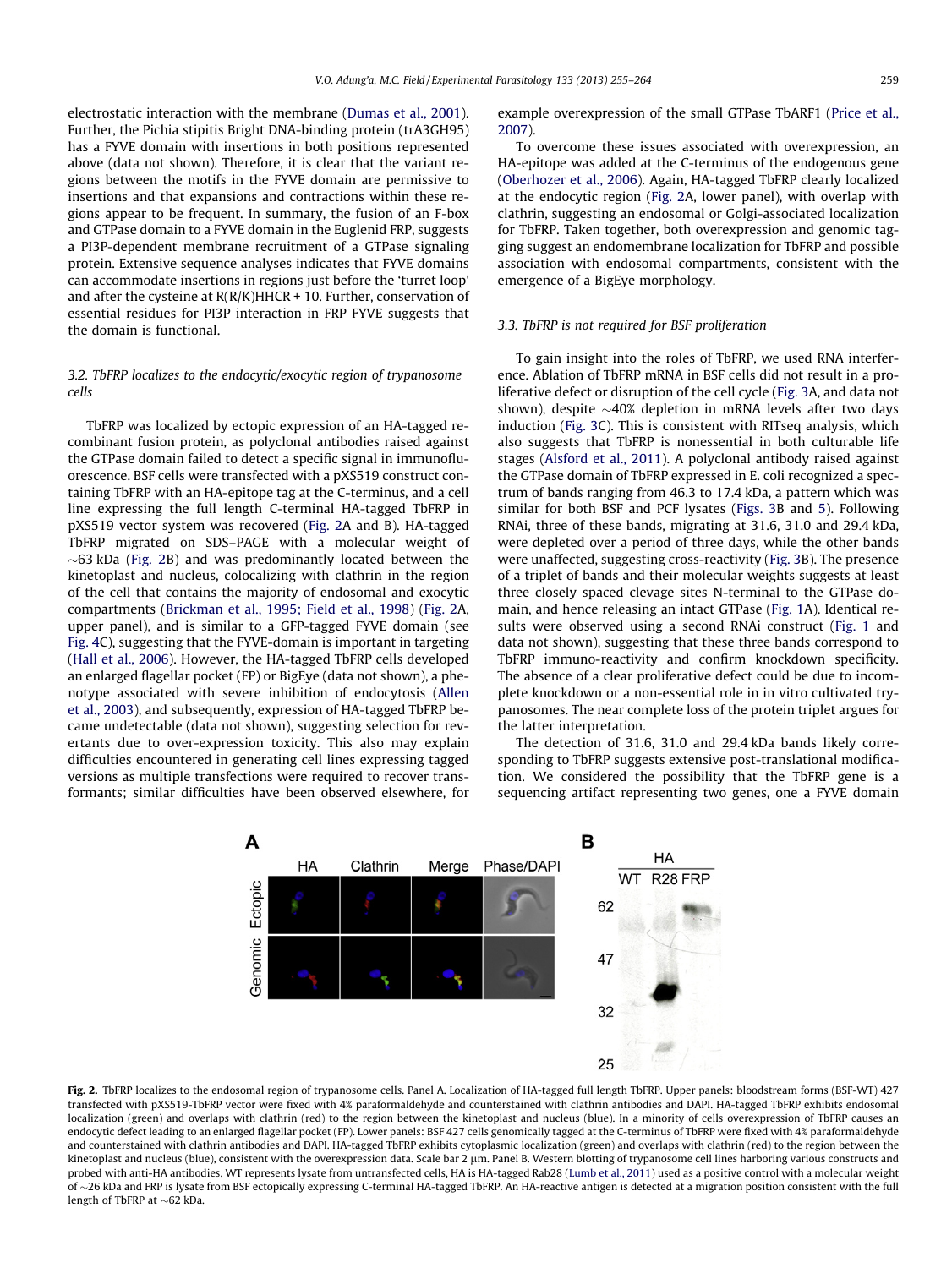<span id="page-5-0"></span>

Fig. 3. TbFRP protein is cleaved and non-essential. Panel A. Growth curve for BSF cultures transfected with p2T7-TbFRP-RNAi construct A. Cells were cultured in absence (–TET, closed squares) and presence (+TET, open squares) of 1 µg ml $^{-1}$  tetracycline. Cells were maintained at densities below 2  $\times$  10<sup>6</sup> ml $^{-1}$  and cell number determined every 24 h. Panel B. Loss of a triplet band is observed after two days of induction in cells cultured under same conditions as in panel A. Membranes were reprobed with BiP to confirm that equivalent amounts of total protein lysate loaded. Panel C. qRT-PCR analysis of TbFRP mRNA levels under RNAi. Data are a representative experiment of two, with error bars indicating the standard error of replicate samples. Data are normalized to  $\beta$ -tubulin.



Fig. 4. The TbFRP FYVE domain binds to membrane phospholipids. Panel A. The FYVE domain alone from TbFRP was C-terminal HA-tagged and expressed in BSF cells and localized by immunofluorescence. The protein (green) locates in the endocytic region, between the kinetoplast and the nucleus (blue), similar to the full length protein. A similar construct containing both the FYVE and F-box domains is also localized to the same region of the cell. Panel B. Cells were subjected to hypotonic lysis followed by fractionation and the cytosolic (C) and membrane (M) fractions analyzed by Western blotting. Tagged proteins are quantitatively retained in the membrane fraction except for TbFRP FYVE-F-box in which  $\geqslant 60\%$  is membrane associated. Approximately equal levels of protein were recovered in the supernatant and pellet, confirming lysis (data not shown). Panel C. Wortmannin perturbs TbFRP FYVE domain membrane association. Trypanosomes expressing GFP2xFYVE, HA-tagged TbFRP FYVE domain or FYVE domain plus F-box domain were exposed to 3 lM wortmannin for 2 h. Aliquots were withdrawn (0, 1 and 2 h) and immediately processed for immunofluorescence microscopy. The cells were visualized under identical exposure conditions and show delocalization of GFP2xFYVE, TbFRP FYVE and TbFRP FYVE-F-box constructs.

protein and the other a conventional GTPase. We excluded this possibility as PCR amplification of TbFRP from genomic DNA and resequencing revealed the full length ORF at 63.8 kDa, with no internal stop codon (data not shown). This was further confirmed by ectopic expression ([Fig. 2\)](#page-4-0), and the identification of similar, complete ORFs, with conserved organization and synteny in additional trypanosomatids, together with the distantly related Euglenozoa, all supporting a single FRP gene. Since there was no evidence for full-length protein by Western blot using the polyclonal antibody, but that full-length protein was detected using a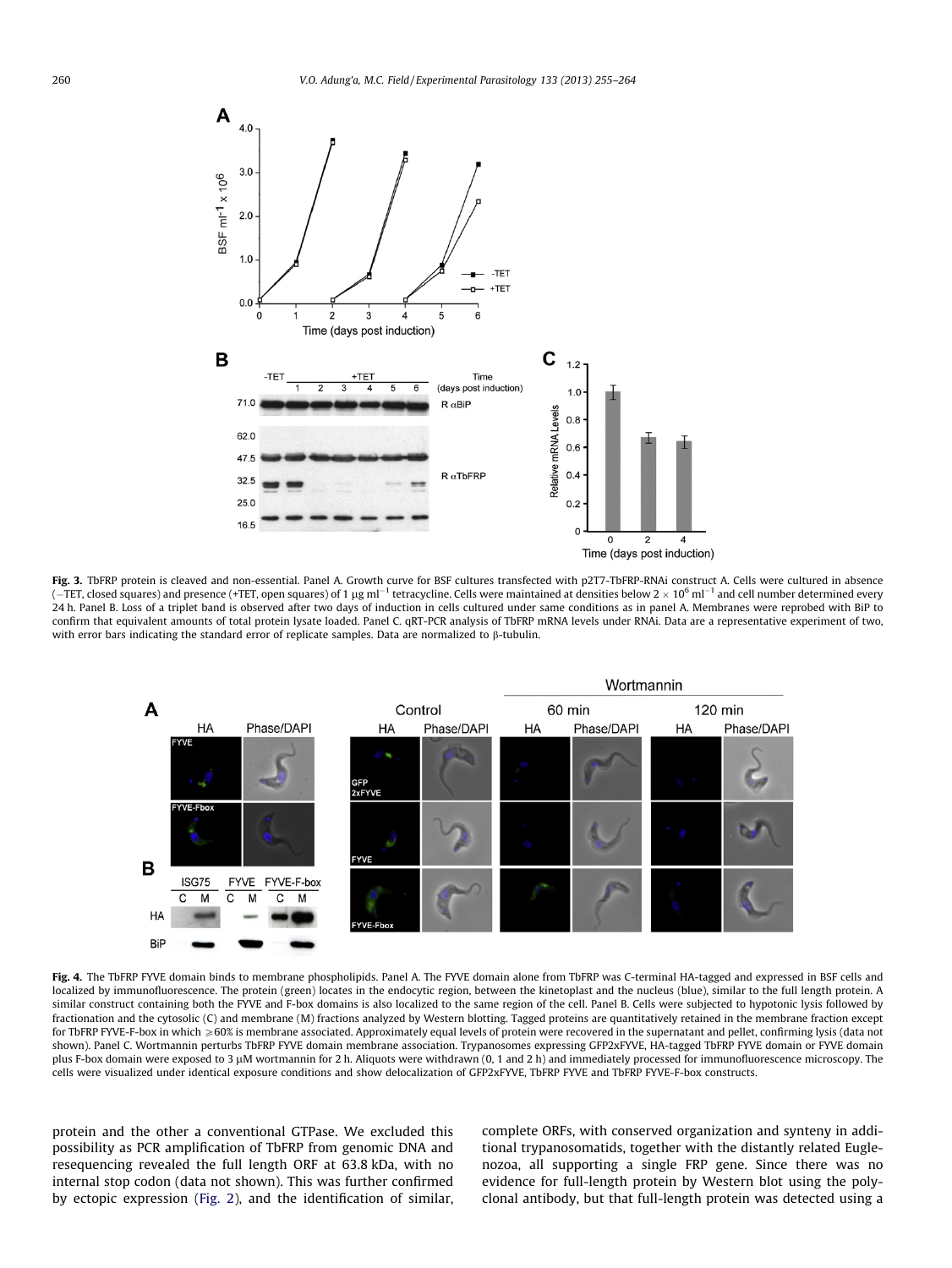<span id="page-6-0"></span>

Fig. 5. TbFRP expression is cell density dependent. Panel A. Equivalent but increasing amounts of BSF and PCF protein lysates (shown as black wedge) probed for TbFRP by Western blotting. BiP was used as a loading control and the same blot probed after stripping. Panel B. BSF and PCF cells were cultured at a starting density of  $1 \times 10^5$  and  $1 \times 10^6$  ml<sup>-1</sup>, respectively, and maintained continuously for 72 h. Aliquots of both cultures were withdrawn after every 24 h and probed for TbFRP by Western blotting and the relative levels of the TbFRP triplet determined (numbers below). Panel C. A bar graph of the TbFRP mRNA levels in BSF and PCF at 24 and 72 h cultured as in panel B. The experiment has been repeated three times with essentially identical results. Panel D. Western blot of cells taken at 72 h from cultures in B, washed and cultured in fresh media for 24 h. Aliquots were analyzed by TbFRP Western blotting after 6, 12 and 24 h. The experiment has been performed three times with essentially identical results. Panel E: Effect of conditioned media on TbFRP level. Trypanosomes cultured for 72 h without passaging are washed and subsequently cultured for 24 h in fresh and conditioned media. Aliquots were analyzed for TbFRP levels after 6, 12 and 24 h. The experiment has been performed three times with essentially identical results. Panel F. Turnover of TbFRP in BSF cells. Cells were treated with cyclohexamide and at the times indicated (hours) aliquots withdrawn and lysates prepared. Following SDS–PAGE and Western blotting the levels of ISG65 and TbFRP were determined. TbFRP is more stable than ISG65.

C-terminal tag, this suggests rapid cleavage of full length TbFRP, and release of the GTPase domain.

In conclusion, TbFRP appears to be non-essential to BSF trypanosomes in in vitro culture. Comparisons between C-terminally tagged protein and detection using polyclonal antibodies directed toward the GTPase domain suggests rapid proteolysis of TbFRP, with release of fragments corresponding to an intact GTPase.

## 3.4. The FYVE domain of TbFRP binds to phosphatidylinositol 3 phosphate (PIP)

To investigate potential roles for the FYVE domain, C-terminal HA-tagged TbFRP truncations containing the FYVE domain plus F-box and the FYVE domain alone were expressed in BSF cells using the pXS519 vector. By immunofluorescence, both constructs localized to the posterior region of the cytosol, between the kinetoplast and nucleus [\(Fig. 4](#page-5-0)A).

To investigate if the TbFRP FYVE and TbFRP FYVE-F-box truncation proteins bind membrane, subcellular fractionation following hypotonic lysis was performed. Membrane and cytosolic fractions were analyzed by Western blot, with an HA-tagged invariant surface glycoprotein 75 (ISG75) ([Leung et al., 2011\)](#page-8-0) and TbBiP [\(Bangs](#page-8-0) [et al., 1993](#page-8-0)) as controls. ISG75 is a trans-membrane protein and BiP an ER-luminal protein; neither is expected to be released on hypotonic lysis. HA-tagged ISG75 and TbFRP FYVE were retained almost exclusively in the membrane fraction, while for TbFRP FYVE-F-box, over 60% was in the membrane fraction ([Fig. 4](#page-5-0)B), an indication of substantial membrane-association. As expected, BiP was also retained in the membrane fraction in all cases. Coomassie staining following SDS–PAGE indicated an approximate 50% release of protein into the soluble pool, also consistent with efficient lysis (data not shown). Therefore, the TbFRP FYVE domain alone is capable of directing membrane targeting.

FYVE domains specifically bind to PI3P membrane phospholipids [\(Gaullier et al., 2000; Gillooly et al., 2000; Hayakawa et al.,](#page-8-0) [2007](#page-8-0)) and previous studies have shown that wortmannin, an inhibitor of PI-3 kinase Vps34, inhibits PI3P synthesis in trypanosomes as well as higher eukaryotes ([Hall et al., 2006\)](#page-8-0). To determine if TbFRP FYVE binds PI3P, cells expressing HA-tagged truncations of TbFRP FYVE, TbFRP FYVE-F-box and GFP-2xFYVE [\(Hall et al., 2006\)](#page-8-0) were treated with 3  $\mu$ M wortmannin for two hours. Prior to addition of wortmannin, all three HA-tagged proteins localized to similar regions of the cell as observed for GFP2xFYVE [\(Fig. 4C](#page-5-0)). After one hour of wortmannin exposure, fluorescence from TbFRP FYVE and GFP2xFYVE expressing cells was diffuse; a similar effect was observed after two hours for the TbFRP FYVE-F-box expressing cells ([Fig. 4C](#page-5-0)). The data suggests that reduction of PI3P in membranes due to wortmannin inhibition of TbVps34 resulted in a failure to recruit GFP2xFYVE and TbFRP FYVE to endosomal membranes. In addition, the cells developed an enlarged flagellar pocket (FP), a phenotype also obtained by silencing of TbVps34 ([Hall et al., 2006](#page-8-0)), confirming inhibition of TbVps34 function. In conclusion, these data suggest that the FYVE domain of TbFRP is a functional PI3P-targeted membrane-binding domain, while in these assays the F-box appears to contribute minimally to targeting.

## 3.5. Developmental and density-dependent expression of TbFRP protein

The loss of the protein triplet observed on TbFRP silencing ([Fig. 3](#page-5-0)) indicates that these polypeptides are encoded by the TbFRP gene. Potentially developmental expression at the protein level may correlate with slight upregulation observed by qRT-PCR (about 1.5 fold, data not shown). By semi-quantitative Western blotting, using TbBiP as a loading control, we observed that overall reactivity towards the TbFRP triplet was significantly higher in BSF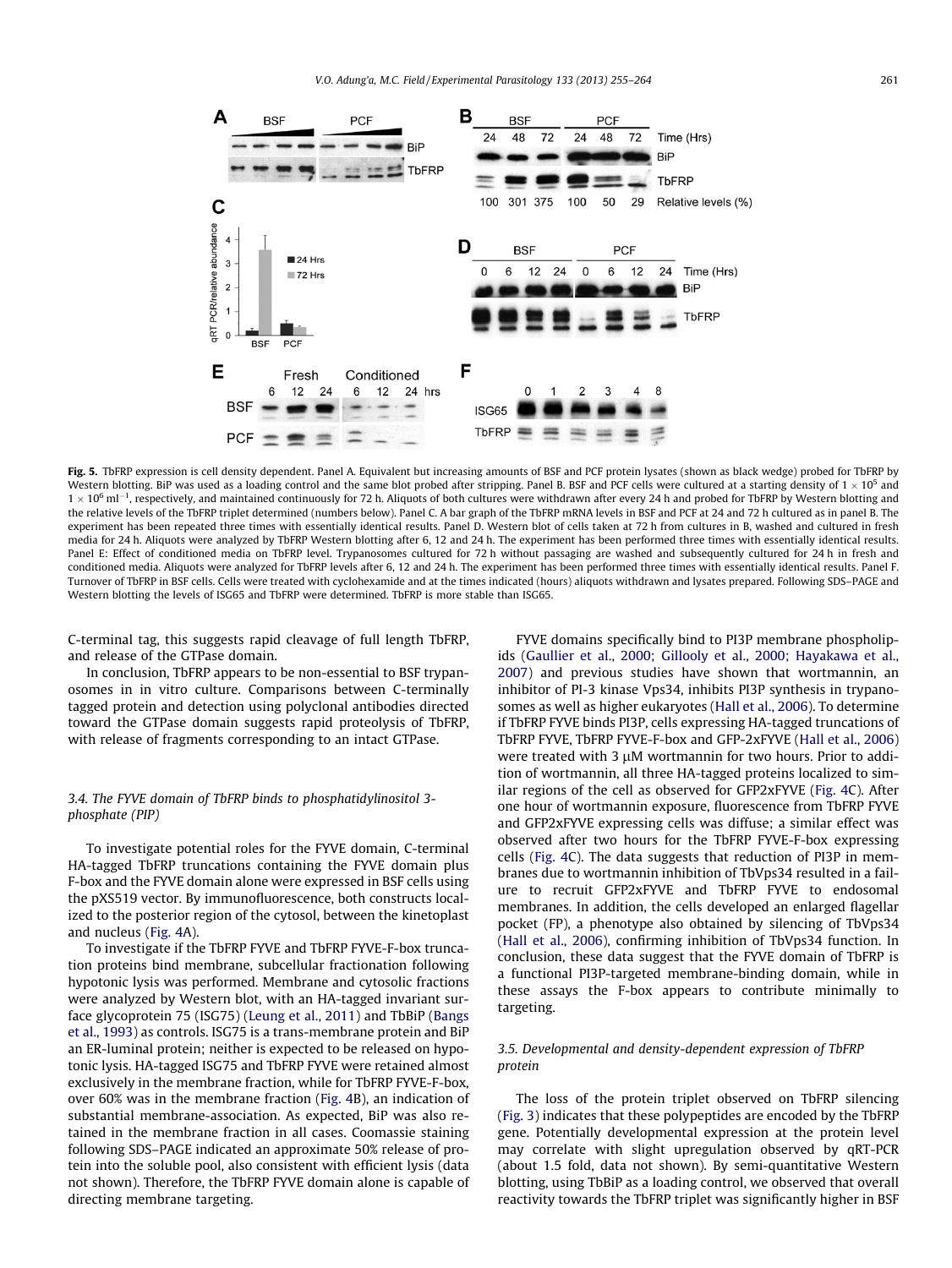compared to PCF cells, and that the relative intensities of the three bands is distinct, with a clear prominence of the lower 29.6 kDa band in the PCF lysates [\(Fig. 5A](#page-6-0)). Further, we also noticed that the overall expression level and relative levels of the three bands appeared to vary depending on cell density within cultures.

To investigate this directly, cultures of BSF and PCF cells, at starting densities of  $1 \times 10^5\,\rm m l^{-1}$  and  $1 \times 10^6\,\rm m l^{-1}$ , respectively, were cultured in fresh media for three days without sub-culturing and aliquots removed every 24 h for analysis of protein level by Western blotting and mRNA by qRT-PCR. In BSF cultures, the relative levels of the 31.6 and 31.0 kDa bands increased while the 29.4 kDa band remained unaltered during proliferation and with increased cell density ([Fig. 5](#page-6-0)B); overall reactivity of the triplet increased threefold. In PCF cultures, the intensities of the 31.6 and 31.0 kDa bands decreased significantly, with the 29.4 kDa band remaining at unaltered levels. Levels of TbFRP mRNA transcripts were also quantified by qRT-PCR in unrefreshed cultures. In BSF cultures TbFRP mRNA levels increased by over fivefold after 72 h, while in PCF cultures there was no significant change ([Fig. 5C](#page-6-0)).

To determine if TbFRP expression is influenced simply by cell density or a result of trypanosome conditioning of the media, cells cultured for 72 h as above (BSF and PCF cell densities of  $3.6 \times 10^6$ and 2.7  $\times$  10<sup>7</sup> ml $^{-1}$ , respectively) were harvested, washed in fresh medium and then returned to fresh medium for 24 h. Aliquots were removed after six, 12 and 24 h and TbFRP protein levels determined. In BSF cells the protein levels exhibited a slight decrease ([Fig. 5D](#page-6-0)). In PCF cells an increase by six hours in fresh medium, followed by a rapid decrease was observed, likely due once more to an increase in cell density in the cultures. This may suggest that a factor released by the cells affects expression of TbFRP; at six hours levels are low and the increase in TbFRP is consistent with the data in [Fig. 5E](#page-6-0), but following a significant increase in cell density at 24 h, TbFRP levels decrease.

To examine the effects of media, cells cultured for 24 h were harvested, washed appropriately and cultured either in fresh media or 72 h conditioned media. The level of TbFRP in BSF cells cultured in fresh media increased, consistent with [Fig. 5B](#page-6-0) [\(Fig. 5](#page-6-0)E). However, in conditioned media, TbFRP levels remained unchanged, though an increase was expected if factors secreted into the media were involved in TbFRP copy number regulation in BSF. For PCF cells in fresh medium, TbFRP levels slightly increased (12 h), before decreasing possibly due to increased cell density. In conditioned medium TbFRP levels significantly decreased as expected. Further, in fresh media we found that TbFRP was a comparatively stable protein, as cycloheximide-treated cultures turned the protein over less rapidly than ISG65, which has a half life of  $\sim$  five hours ([Fig. 5F](#page-6-0)) ([Chung et al., 2004](#page-8-0)). This suggests that the rapid loss of TbFRP in cells transitioned to conditioned media is due to accelerated degradation, and not decreased rates of synthesis.

These data demonstrate several aspects of TbFRP expression. First, that the relative intensities of the silencing-sensitive triplet of bands are distinct between BSF and PCF, suggesting developmental variation in TbFRP processing. Second, the level of expression is sensitive to the density of the culture, and that this appears to be, at least in part, mediated by a soluble factor released into the media by the cells. Finally, in BSF cells levels of TbFRP mRNA and protein both appear to be density dependent, suggesting that in this life stage at least, that control of TbFRP is likely mediated via alterations in mRNA turnover as well as protein level control.

### 4. Discussion

The mechanisms co-ordinating environmental sensing, life cycle progression, developmental regulation and modulation of gene expression remain poorly understood for pathogenic trypanosomes, and even more so for Euglenid protozoa. These organisms all possess substantial repertoires of kinases, GTPases and phosphoinositide kinases ([Field 2005; Hall et al., 2006; Parsons et al.,](#page-8-0) [2005; Koumandou et al., 2008\)](#page-8-0), three of the major signal transduction protein families known from higher eukaryotes. However, the absence of promoter-driven gene expression has resulted in a disconnection between potential stimuli and the molecules that populate such pathways. A comparatively well characterized pathway is known to mediate differentiation of BSF trypanosomes, and which clearly involves reversible protein phosphorylation ([Szöor](#page-9-0) [et al., 2010](#page-9-0)). Here we have examined in T. brucei a highly unusual small GTPase, TbFRP, which also bears a FYVE domain and an F-box, and which appears to be restricted to the Euglenozoa. Our data suggest that fusion of a possible Golgi-associated Rab-like GTPase domain, Rab18, occurred at the root of the Euglenid clade, to create FRP. Hence, from this deep taxonomic representation it is likely that TbFRP and its orthologs have a fundamental function, rather than one specific to parasitic species.

TbFRP is a 63.8 kDa protein that is targeted to the endomembranerich region of the cell. The protein appears to be rapidly cleaved, with release of the C-terminal GTPase domain as a complex triplet of bands migrating between 31.6 and 29.4 kDa. We presume that this is an extremely rapid process as it was very difficult to detect full-length protein using antibody against the GTPase domain in whole cell lysates or by metabolic labeling and immunoprecipitation (data not shown). Evidence that the triplet is indeed derived from TbFRP comes via selective depletion following RNAi. We also show that the FYVE domain is functional, and can bind PI3P, with a localization that is highly similar to that obtained previously for a FYVE construct, suggesting endosomal targeting ([Hall et al., 2006\)](#page-8-0). The role of the F-box is unclear, but we note that this domain is frequently involved in rapid protein turnover, for example in mitosis via interaction with the SCF ubiquitin ligase, and that F-box proteins have also been found to be involved in dynamic signal transduction pathways in a wide range of organisms [\(Chico et al.,](#page-8-0) [2008; Jonkers and Rep, 2009; Shishova and Lindberg, 2010; Cheng](#page-8-0) [and Li, 2012](#page-8-0)). The F-box therefore may be coupled to the rapid proteolysis of TbFRP.

Silencing of TbFRP had no significant effects on proliferation, although we found great difficulty in our attempts to overexpress the full length protein, with an extremely low frequency of transformants (data not shown). Even in those cases where transformants were obtained, cells lost TbFRP expression over a period of <50 generations, with suggestions of defects to endocytosis manifest as an enlarged flagellar pocket. Therefore it appears that regulation of the level of TbFRP protein is important to trypanosomes with overexpression being toxic, and potentially having a negative impact on endocytosis, while TbFRP may not contribute substantially to cell physiology in in vitro culture; overexpression toxicity is likely due to excessive sequestration of PI3P by the FYVE domain, as observed previously [\(Hall et al., 2006\)](#page-8-0), and potentially explains the difficulty in obtaining transformants. Further, we observed a density-dependent production of FRP GTPase-containing proteolytic fragments, and that the increased copy number of these cleaved products was accompanied by a five-fold increase to mRNA transcript levels in BSF trypanosomes. TbFRP RNA has a comparatively short half life at under ten minutes and is present at rather low copy number (approximately one mRNA per cell), and which may contribute to the dynamic behavior of TbFRP, and also explain why silencing had little impact ([Manful et al., 2011](#page-8-0)). It is unclear how this process relates to life cycle progression, although we can speculate that perhaps the growth arrest we observe on overexpression is coupled to a density-dependent role via increased TbFRP levels, where potentially increased TbFRP FYVE domain would sequester PI3P, and potentially could contribute to transient remodeling of trafficking and other pathways [\(Natesan et al.,](#page-9-0) [2007\)](#page-9-0). Here, high levels of TbFRP could be associated with stumpy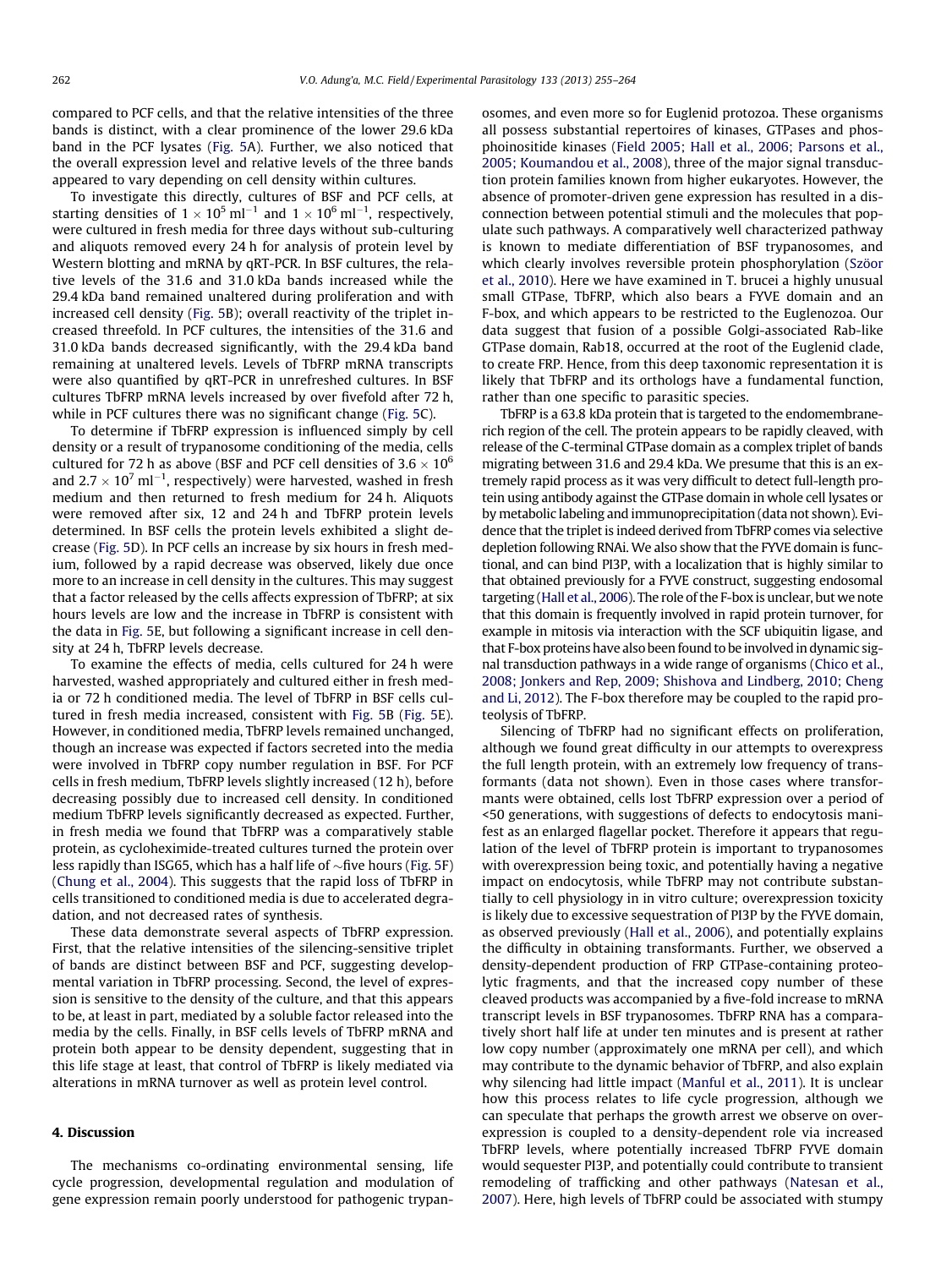<span id="page-8-0"></span>forms and procyclics, for example. Further, the presence of the F-box implies a connection to the ubiquitylation system and rapid turnover, and hence a dynamic TbFRP population.

#### 5. Conclusion

TbFRP is a multi-domain GTPase present throughout the Euglenozoa. The presence of a FYVE domain, an F-box and a GTPase is, as far as we are aware, a unique combination, and together these domains suggest endosomal targeting, together with rapid turnover. TbFRP may act to integrate endosomal function and phosphoinositide signaling in a highly dynamic manner.

#### 6. Authors' contributions

MCF and VOA conceived the experiments. VOA carried out the experimental. MCF and VOA performed the informatics. MCF and VOA analyzed the data and wrote the manuscript.

#### Acknowledgments

This work was supported by the Wellcome Trust (program grant to MCF) and the Cambridge Commonwealth Trust fund (to VOA). We are very grateful to Bill Martin (Dusseldorf) and Wendy Gibson (Bristol) for Euglena gracilis Z1 cultures and Trypanosoma grayi DNA respectively, to Steve Kelly (Oxford) for assembly of T. grayi Illumna reads and access to unpublished trypanosomatid genome data and Ludek Koreny (Cambridge) for Phytomonas serpens FRP sequences.

#### Appendix A. Supplementary data

Supplementary data associated with this article can be found, in the online version, at [http://dx.doi.org/10.1016/j.exppara.2012.](http://dx.doi.org/10.1016/j.exppara.2012.11.007) [11.007](http://dx.doi.org/10.1016/j.exppara.2012.11.007).

#### References

- Abbasi, K., DuBois, K.N., Leung, K.F., Dacks, J.B., Field, M.C., 2011. A novel Rho-like protein TbRHP is involved in spindle formation and mitosis in trypanosomes. PLoS One 6, e26890.
- Allen, C.L., Goulding, D., Field, M.C., 2003. Clathrin-mediated endocytosis is essential in Trypanosoma brucei. EMBO J. 22, 4991–5002.
- Alsford, S., Turner, D., Obado, S., Sanchez-Flores, A., Glover, L., Berriman, M., Hertz-Fowler, C., Horn, D., 2011. High throughput phenotyping using parallel sequencing of RNA interference targets in the African trypanosome. Genome Res. 21, 915–924.
- Aguilar, R.C., Longhi, S.A., Shaw, J.D., Yeh, L., Kim, S., Schön, A., Freire, E., Hsu, A., McCormick, W.K., Watson, H.A., Wendland, B., 2006. Epsin N-terminal homology domains perform an essential function regulating Cdc42 through binding Cdc42 GTPase-activating proteins. Proc. Nat. Acad. Sci. USA 103, 4116– 4121.
- Bangs, J.D., Uyetake, L., Brickman, M.J., Balber, A.E., Boothroyd, J.C., 1993. Molecular cloning and cellular localization of a BiP homologue in Trypanosoma brucei. Divergent ER retention signals in a lower eukaryote. J. Cell Sci. 105, 1101–1113.
- Brickman, M.J., Cook, J.M., Balber, A.E., 1995. Low temperature reversibly inhibits transport from tubular endosomes to a perinuclear, acidic compartment in African trypanosomes. J. Cell Sci. 108, 2361–3611.
- Cheng, Y., Li, G., 2012. Role of the ubiquitin ligase Fbw7 in cancer progression. Cancer Metastasis Rev. 31, 75–87.
- Chico, J.M., Chini, A., Fonseca, S., Solano, R., 2008. JAZ repressors set the rhythm in jasmonate signaling. Curr. Opin. Plant Biol. 11, 486–494.
- Chung, W.L., Carrington, M., Field, M.C., 2004. Cytoplasmic targeting signals in transmembrane invariant surface glycoproteins of trypanosomes. J. Biol. Chem. 279, 54887–54895.
- Dumas, J.J., Merithew, E., Sudharshan, E., Rajamani, D., Hayes, S., Lawe, D., Corvera, S., Lambright, D.G., 2001. Multivalet endosome targeting by homodimeric EEA1. Mol. Cell. 8, 947–958.
- Edgar, R.C., 2004. MUSCLE: multiple sequence alignment with high accuracy and high throughput. Nucleic Acids Res. 32, 1792–1797.
- Elias, M., Brighouse, A., Gabernet-Castello, C., Field, M.C., Dacks, J.B., 2012. Sculpting the endomembrane system in deep time: high resolution phylogenetics of Rab GTPases. J. Cell Sci. 125, 2500–2508.
- Field, H., Farjah, M., Pal, A., Gull, K., Field, M.C., 1998. Complexity of trypanosomatid endocytosis pathways revealed by Rab4 and Rab5 isoforms in Trypanosoma brucei. J. Biol. Chem. 273, 32102–32110.
- Field, M.C., Allen, C.L., Dhir, V., Goulding, D., Hall, B.S., Morgan, G.W., Veazey, P., Engstler, M., 2004. New approaches to the microscopic imaging of Trypanosoma brucei. Microsc. Microanal. 10, 621–636.
- Field, M.C., O'Reilly, A.J., 2008. How complex is GTPase signaling in trypanosomes? Trends Parasitol. 24, 253–257.
- Field, M.C., 2005. Signalling the genome: the Ras-like small GTPase family of trypanosomatids. Trends Parasitol. 21, 447–450.
- Ford, M.G.J., Mills, I.G., Peter, B.J., Vallis, Y., Praefcke, G.J.K., Evans, P.R., McMahon, H.T., 2002. Curvature of clathrin-coated pits driven by epsin. Nature 419, 361– 366.
- Gaullier, J.M., Ronning, E., Gillooly, D.J., Stenmark, H., 2000. Interaction of the EEA1 FYVE finger with phosphatidylinositol 3-phosphate and early endosome. Role of conserved residues. J. Biol. Chem. 275, 24595–24600.
- Gillooly, D.J., Morrow, I.C., Lindsay, M., Gould, R., Bryant, N.J., Gaullier, J.M., Parton, R.G., Stebmark, H., 2000. Localization of phosphatidylinositol 3-phosphate in yeast and mammalian cells. EMBO J. 19, 4577–4588.
- Gillooly, D.J., Simonsen, A., Stenmark, H., 2001. Cellular functions of phosphatidylinositol 3-phosphate and FYVE domain proteins. Biochem. J. 355, 249–258.
- Grosshans, B.L., Ortiz, D., Novick, P., 2006. Rabs and their effectors: achieving specificity in membrane traffic. Proc. Natl. Acad. Sci. USA 103, 11821–11827.
- Guindon, S., Dufayard, J., Lefort, V., Anisimova, M., Hordijk, W., Gascuel, O., 2010. New algorithms and methods to estimate maximum-likelihood phylogenies: assessing the performance of PhyML 3.0. Syst. Biol. 59, 307–321.
- Hall, B.S., Gabernet-Castello, C., Voak, A., Goulding, D., Natesan, S.K., Field, M.C., 2006. TbVps34, the trypanosomes orthologue of Vps34, is required for Golgi complex segregation. J. Biol. Chem. 28, 27600–27612.
- Hall, B.S., Smith, E., Langer, W., Jacobs, L.A., Goulding, D., Field, M.C., 2005. Developmental variation in Rab11-dependent trafficking in Trypanosoma brucei. Eukaryotic Cell 4, 971–980.
- Hancock, J.F., Magee, A.I., Childs, J.E., Marshall, C.J., 1989. All Ras proteins are polyisoprenylated but only some are palmotylated. Cell 57, 1167–1177.
- Haucke, V., 2005. Phosphoinositide regulation of clathrin-mediated endocytosis. Biochem. Soc. Trans. 33, 1285–1289.
- Hayakawa, A., Hayes, S., Leonard, D., Lambright, D., Corvera, S., 2007. Evolutionary conserved structural and functional roles of the FYVE domain. Biochem. Soc. Symp. 74, 95–105.
- Huelsenbeck, J.P., Ronquist, F., 2001. MRBAYES: bayesian inference of phylogenetic tree. Bioinformatics 17, 754–755.
- Jeffries, T.R., Morgan, G.W., Field, M.C., 2001. A developmentally regulated Rab11 homologue in Trypanosoma brucei is involved in recycling process. J. Cell Sci. 114, 2617–2626.
- Jeffries, T.R., Morgan, G.W., Field, M.C., 2002. TbRAB18, a developmentally regulated Golgi Rab protein from Trypanosoma brucei. Mol. Biochem. Parasitol. 121, 63– 74.
- Jonkers, W., Rep, M., 2009. Mutation of CRE1 in Fusarium oxysporum reverts the pathogenicity defects of the FRP1 deletion mutant. Mol. Microbiol. 74, 1100– 1113.
- Kauppi, M., Simonsen, A., Bremnes, B., Vieira, A., Callaghan, J., Stenmark, H., Olkkonen, V.M., 2002. The small GTPase Rab22 interacts with EEA1 and controls endosomal membrane trafficking. J. Cell Sci. 115, 899–911.
- Koumandou, V.L., Natesan, S.K., Sergeenko, T., Field, M.C., 2008. The trypanosome transcriptome is remodeled during differentiation but displays limited responsiveness within life stages. BMC Genomics. 9, 298.
- Lee, S.A., Eyeson, R., Cheever, M.L., Geng, J., Verkhusha, V.V., Burd, C., Overduin, M., Kutateladze, T.G., 2006. Targeting of the FYVE domain to endosomal membranes is regulated by a histidine switch. Proc. Natl. Acad. Sci. USA 102, 13052–13057.
- Leung, K.F., Riley, F.S., Carrington, M., Field, M.C., 2011. Ubiquitylation and developmental regulation of invariant surface protein expression in trypanosomes. Eukaryotic Cell 10, 916–931.
- Lumb, J.H., Leung, K.L., DuBois, K.N., Field, M.C., 2011. Rab28 function in trypanosome: interactions with retromer and ESCRT pathways. J. Cell Sci. 124, 3771–3783.
- Luo, Z., Gallwitz, D., 2003. Biochemical and genetic evidence for the involvement of yeast Ypt6-GTPase in protein retrieval to different Golgi compartments. J. Biol. Chem. 278, 791–799.
- Maddison, W.P., Maddison, D.R., 2011. Mesquite: a modular system for evolutionary analysis. Version 2.75 [http://mesquiteproject.org.](http://mesquiteproject.org)
- Manful, T., Fadda, A., Clayton, C., 2011. The role of the 5'-3' exoribonuclease XRNA in transcriptome-wide mRNA degradation. RNA 17, 2039–2047.
- McBride, H.M., Rybin, V., Murphy, C., Giner, A., Teadale, R., Zerial, M., 1999. Oligomeric complexes link Rab5 with NSF and drive membrane fusion via interaction between EEA1 and syntaxin 13. Cell 98, 377–386.
- Mertens, H.D.T., Callaghan, J.M., Swarbrick, J.D., McConville, M., Gooley, P.R., 2007. A high-resolution solution structure of a trypanosomatid FYVE domain. Protein Sci. 16, 2552–2559.
- Mills, I.G., Urbé, S., Clague, M., 2001. Relationships between EEA1 binding partners and their role in endosome fusion. J. Cell Sci. 114, 1959–1965.
- Mizuno-Yamasaki, E., Rivera-Molina, F., Novick, P., 2012. GTPAse networks in membrane traffic. Ann. Rev. Biochem. 81, 637–659.
- Myler, P.J., 2008. Searching the tritryp genome for drug targets. Adv. Exp. Med. Biol. 625, 133–140.